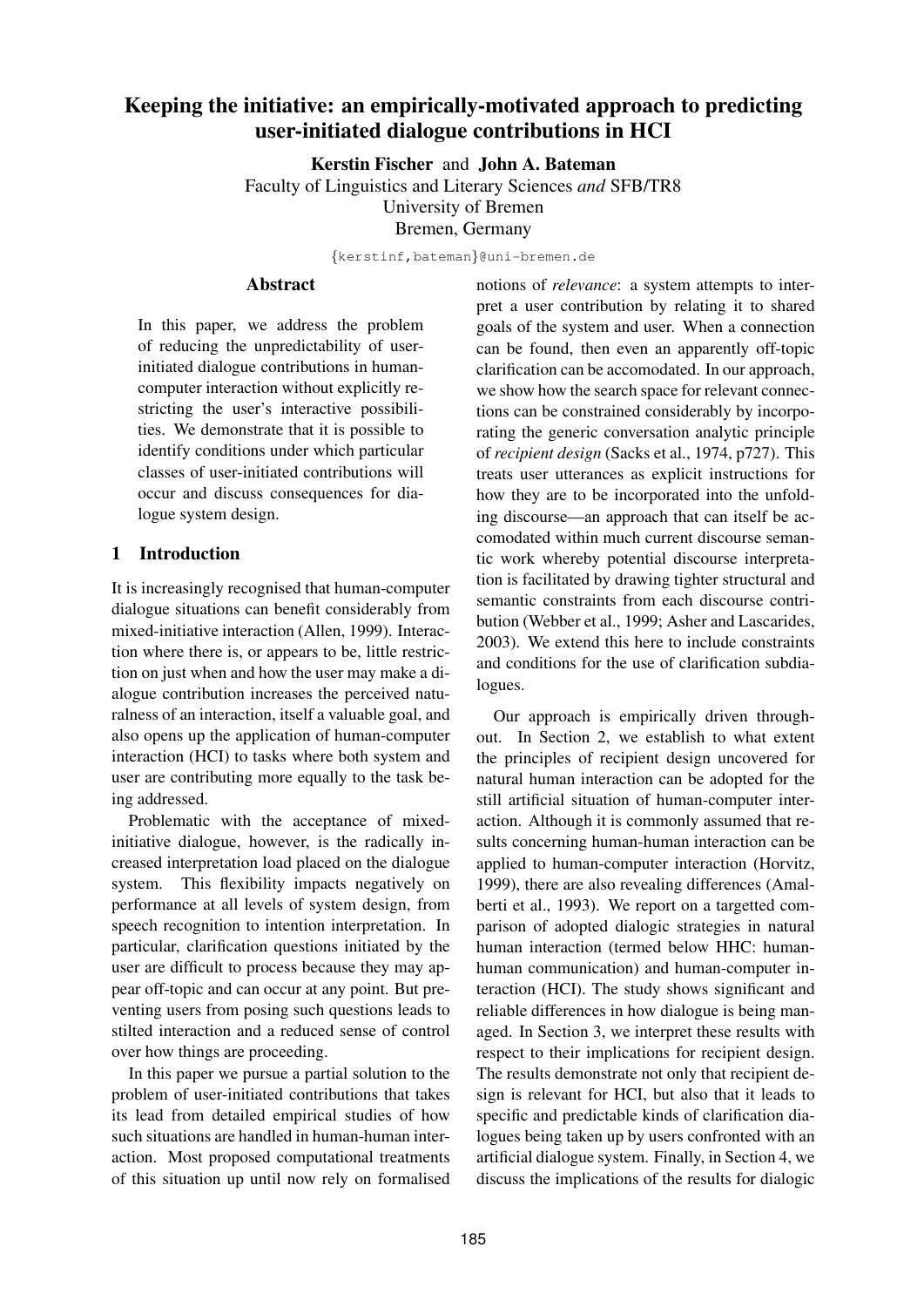system design in general and briefly indicate how the required mechanisms are being incorporated in our own dialogue system.

### **2 A targetted comparison of HHC and HCI dialogues**

In order to ascertain the extent to which techniques of recipient design established on the basis of human-human natural interaction can be transferred to HCI, we investigated comparable task-oriented dialogues that varied according to whether the users believed that that they were interacting with another human or with an artificial agent. The data for our investigation were taken from three German corpora collected in the mid-1990s within a toy plane building scenario used for a range of experiments in the German Collaborative Research Centre *Situated Artificial Communicators* (SFB 360) at the University of Bielefeld (Sagerer et al., 1994). In these experiments, one participant is the 'constructor' who actually builds the model plane, the other participant is the 'instructor', who provides instructions for the constructor.

The corpora differ in that the constructor in the HHC setting was another human interlocutor; in the other scenario, the participants were seated in front of a computer but were informed that they were actually talking to an automatic speech processing system  $(HCI).<sup>1</sup>$  In all cases, there was no visual contact between constructor and instructor.

Previous work on human-human taskoriented dialogues going back to, for example, Grosz (1982), has shown that dialogue structure commonly follows task structure. Moreover, it is well known that human-human interaction employs a variety of dialogue structuring mechanisms, ranging from meta-talk to discourse markers, and that some of these can usefully be employed for automatic analysis (Marcu, 2000). If dialogue with artificial agents were then to be structured as it is with human interlocutors, there would be many useful linguistic surface cues available for guiding interpretation. And, indeed, a common way of designing dialogue structure in HCI is to have it follow the structure of the task, since this defines the types of actions necessary and their sequencing.



Figure 1: Contrasting dialogue structures for HHC and HCI conditions

Previous studies have not, however, addressed the issue of dialogue structure in HCI systematically, although a decrease in framing signals has been noted by Hitzenberger and Womser-Hacker (1995)—indicating either that the discourse structure is marked less often or that there is less structure to be marked. A more precise characterisation of how task-structure is used or expressed in HCI situations is then critical for further design. For our analysis here, we focused on properties of the overall dialogue structure and how this is signalled via linguistic cues. Our results show that there are in fact significant differences in HCI and HHC and that it is not possible simply to take the human-human interaction results and transpose results for one situation to the other.

The structuring devices of the human-to-human construction dialogues can be described as follows. The instructors first inform their communication partners about the general goal of the construction. Subsequently, and as would be expected for a task-oriented dialogue from previous studies, the discourse structure is hierarchical. At the top level, there is discussion of the assembly of the whole toy airplane, which is divided into individual functional parts, such as the wings or the wheels. The individual constructional steps then usually comprise a request to identify one or more parts and a request to combine them. Each step is generally acknowledged by the communication partner, and the successful combination of the parts as a larger structure is signalled as well. All the human-to-human dialogues were similar in these respects. This discourse structure is shown graphically in the outer box of Figure 1.

Instructors mark changes between phases with signals of attention, often the constructor's first name, and discourse particles or speech routines that mark the beginning of a new phase such as

<sup>&</sup>lt;sup>1</sup>In fact, the interlocutors were always humans, as the artificial agent in the HCI conditions was simulated employing standard Wizard-of-Oz methods allowing tighter control of the linguistic responses received by the user.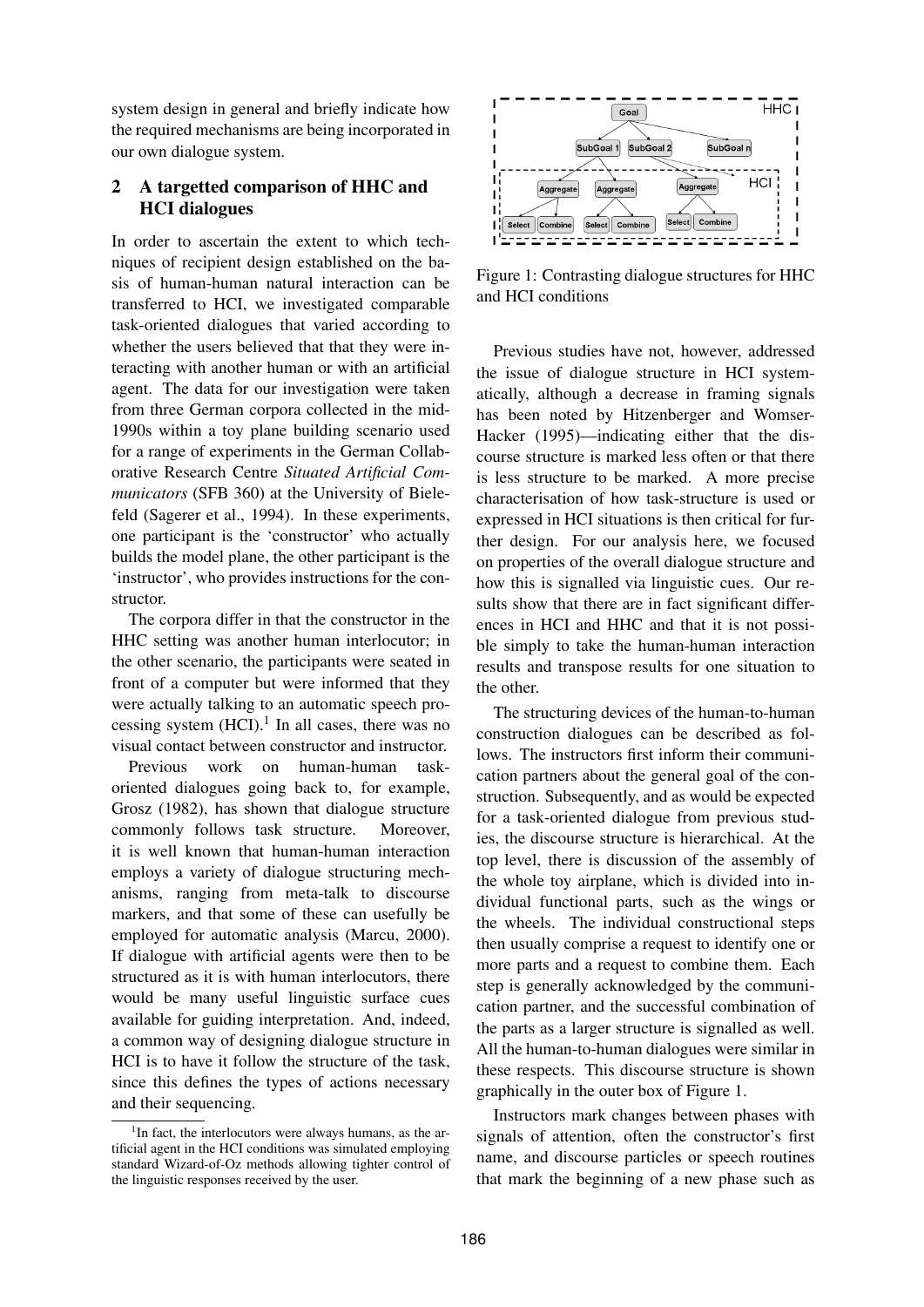|          | goal       |     | discourse marker $\parallel$ |      | explicit marking |      |
|----------|------------|-----|------------------------------|------|------------------|------|
| usage    | <b>HHC</b> | HCI | <b>HHC</b>                   | HCI  | <b>HHC</b>       | HCI  |
| none     | 27.3       | 100 |                              | 52.5 | 13.6             | 52.5 |
| single   | 40.9       |     | 9.1                          | 25.0 | 54.5             | 27.5 |
| frequent | 31.8       |     | 90.9                         | 22.5 | 31.8             | 20.0 |

Percentage of speakers making no, single or frequent use of a particular structuring strategy.

HCI: N=40; HHC: N=22. All differences are highly significant (ANOVA  $p < 0.005$ ).

Table 1: Distribution of dialogue structuring devices across experimental conditions

*also* [**so**] or *jetzt geht's los* [**now**]. This structuring function of discourse markers has been shown in several studies and so can be assumed to be quite usual for human-human interaction (Swerts, 1998). Furthermore, individual constructional steps are explicitly marked by means of *als erstes, dann* [**first of all, then**] or *der erste Schritt* [**the first step**]. In addition to the marking of the construction phases, we also find marking of the different activities, such as description of the main goal versus description of the main architecture, or different phases that arise through the addressing of different addressees, such as asides to the experimenters.

Speakers in dialogues directed at human interlocutors are therefore attending to the following three aspects of discourse structure:

- marking the beginning of the task-oriented phase of the dialogue;
- marking the individual constructional steps;
- providing orientations for the hearer as to the goals and subgoals of the communication.

When we turn to the HCI condition, however, we find a very different picture—indicating that a straightforward tuning of dialogue structure for an artificial agent on the basis of the HHC condition will not produce an effective system.

These dialogues generally start as the HHC dialogues do, i.e., with a signal for getting the communication partner's attention, but then diverge by giving very low-level instructions, such as to find a particular kind of component, often even before the system has itself given any feedback. Since this behaviour is divorced from any possible feedback or input produced by the artificial system, it can only be adopted because of the speaker's initial assumptions about the computer. When this strategy is successful, the speaker continues to use it in following turns. Instructors in the HCI condition do not then attempt to give a general orientation to their hearer. This is true of all the humancomputer dialogues in the corpus. Moreover, the dialogue phases of the HCI dialogues do not correspond to the assembly of an identifiable part of the airplane, such as a wing, the wheels, or the propeller, but to much smaller units that consist of successfully identifying and combining some parts. The divergent dialogue structure of the HCI condition is shown graphically in the inner dashed box of Figure 1.

These differences between the experimental conditions are quantified in Table 1, which shows for each condition the frequencies of occurrence for the use of general orienting *goal instructions*, describing what task the constructor/instructor is about to address, the use of *discourse markers*, and the use of *explicit signals* of changes in task phase. These differences prove (a) that users are engaging in recipient design with respect to their partner in these comparable situations and (b) that the linguistic cues available for structuring an interpretation of the dialogue in the HCI case are considerably impoverished. This can itself obviously lead to problems given the difficulty of the interpretation task.

### **3 Interpretation of the observed differences in terms of recipient design**

Examining the results of the previous section more closely, we find signs that the concept of the communication partner to which participants were orienting was not the same for all participants. Some speakers believed structural marking also to be useful in the HCI situation, for example. In this section, we turn to a more exact consideration of the reasons for these differences and show that directly employing the mechanisms of recipient design developed by Schegloff (1972) is a beneficial strategy. The full range of variation observed, including intra-corpus variation that space precluded us describing in detail above, is seen to arise from a single common mechanism. Furthermore, we show that precisely the same mechanism leads to a predictive account of user-initiated clarificatory dialogues.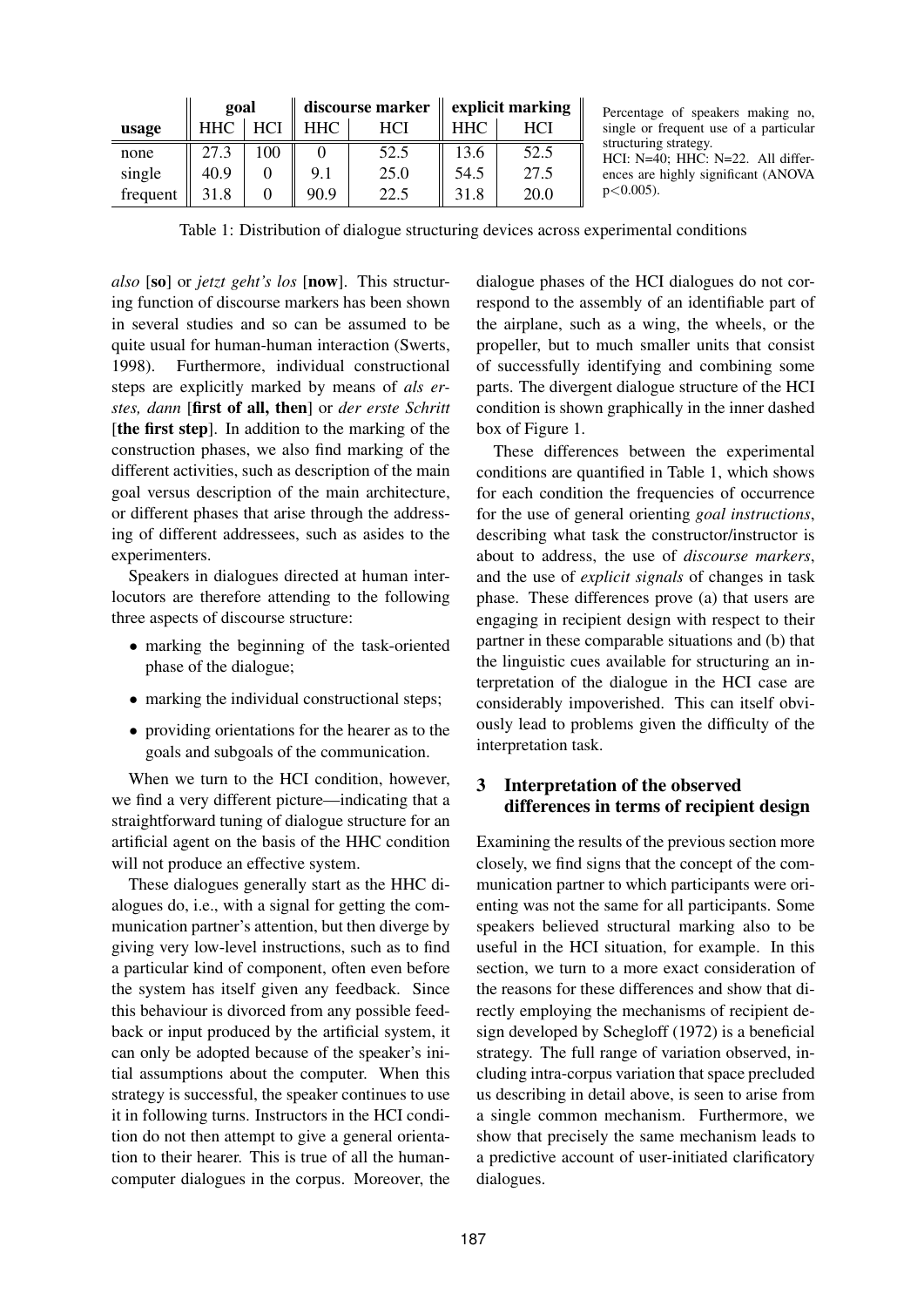The starting point for the discussion is the conversation analytic notion of the *insertion sequence*. An insertion sequence is a subdialogue inserted between the first and second parts of an adjacency pair. They are problematic for artificial agents precisely because they are places where the user takes the initiative and demands information from the system. Clarificatory subdialogues are regularly of this kind. Schegloff (1972) analyses the kinds of discourse contents that may constitute insertion sequences in human-to-human conversations involving spatial reference. His results imply a strong connection between recipient design and discourse structure. This means that we can describe the kind of local sequential organisation problematic for mixed-initiative dialogue interpretation on the basis of more general principles.

Insertion sequences have been found to address the following kinds of dialogue work:

- **Location Analysis**: Speakers check upon spatial information regarding the communication partners, such as where they are when on a mobile phone, which may lead to an insertion sequence and is also responsible for one of the most common types of utterances when beginning a conversation by mobile phone: i.e., "I'm just on the bus/train/tram".
- **Membership Analysis**: Speakers check upon information about the recipient because the communication partner's knowledge may render some formulations more relevant than others. As a 'member' of a particular class of people, such as the class of locals, or of the class of those who have visited the place before, the addressee may be expected to know some landmarks that the speaker may use for spatial description. Membership groups may also include differentiation according to capabilities (e.g., perceptual) of the interlocutors.
- **Topic or Activity Analysis**: Speakers attend to which aspects of the location addressed are relevant for the given topic and activity. They have a number of choices at their disposal among which they can select: geographical descriptions, e.g. *2903 Main Street*, descriptions with relation to members, e.g. *John's place*, descriptions by means of landmarks, or place names.

These three kinds of interactional activity each give rise to potential insertion sequences; that is, they serve as the functional motivation for particular clarificatory subdialogues being explored rather than others. In the HCI situation, however, one of them stands out. The task of membership analysis is extremely challenging for a user faced with an unknown artificial agent. There is little basis for assigning group membership; indeed, there are not even grounds for knowing which kind of groups would be applicable, due to lack of experience with artificial communication partners.

Since membership analysis constitutes a prerequisite for the formulation of instructions, recipient design can be expected to be an essential force both for the discourse structure and for the motivation of particular types of clarification questions in HCI. We tested this prediction by means of a further empirical study involving a scenario in which the users' task was to instruct a robot to measure the distance between two objects out of a set of seven. These objects differed only in their spatial position. The users had an overview of the robot and the objects to be referred to and typed their instructions into a notebook. The relevant objects were pointed at by the instructor of the experiments. The users were not given any information about the system and so were explicitly faced with a considerable problem of membership analysis, making the need for clarification dialogues particularly obvious. The results of the study confirmed the predicted effect and, moreover, provide a classification of clarification question types. Thus, the particular kinds of analysis found to initiate insertion sequences in HHC situations are clearly active in HCI clarification questions as well.

21 subjects from varied professions and with different experience with artificial systems participated in the study. The robot's output was generated by a simple script that displayed answers in a fixed order after a particular 'processing' time. The dialogues were all, therefore, absolutely comparable regarding the robot's linguistic material; moreover, the users' instructions had no impact on the robot's linguistic behaviour. The robot, a Pioneer 2, did not move, but the participants were told that it could measure distances and that they were connected to the robot's dialogue processing system by means of a wireless LAN connection. The robot's output was either "error" (or later in the dialogues a natural language variant) or a distance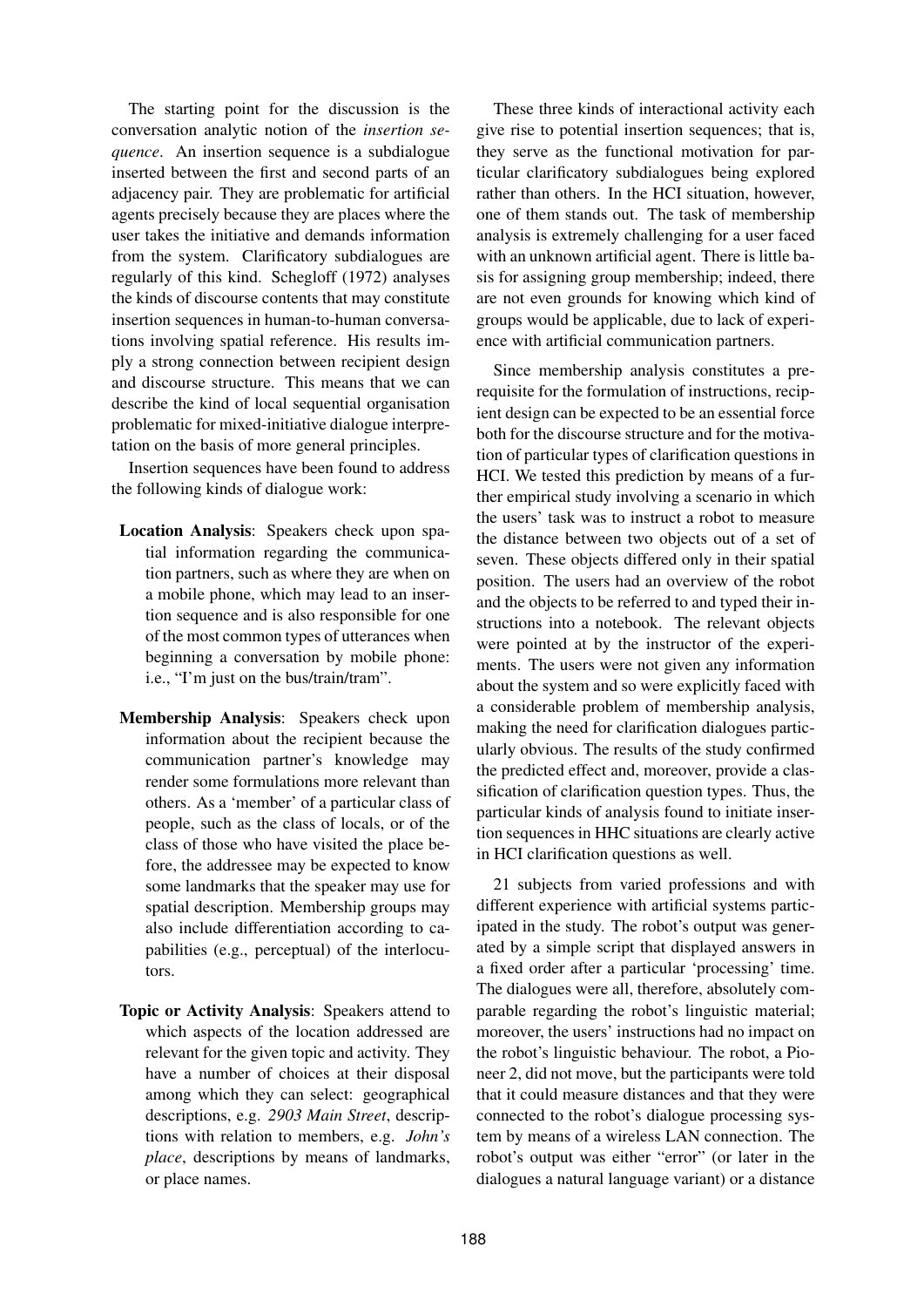| $usr11-1$ | hallo# [hello#]                                   |
|-----------|---------------------------------------------------|
| sys       | <b>ERROR</b>                                      |
| $usr11-2$ | siehst du was [do you see anything?]              |
| sys       | <b>ERROR</b>                                      |
| $usr11-3$ | was siehst du [what do you see?]                  |
| sys       | ERROR 652-a: input is invalid.                    |
| $usr11-4$ | miß den abstand zwischen der vordersten tasse und |
|           | der linken tasse [measure the distance between]   |
|           | the frontmost cup and the left cup]               |

Figure 2: Example dialogue extract showing membership analysis clarification questions

in centimeters. This forced users to reformulate their dialogue contributions—an effective methodology for obtaining users' hypotheses about the functioning and capabilities of a system (Fischer, 2003). In our terms, this leads directly to an explicit exploration of a user's membership analysis.

As expected in a joint attention scenario, very limited location analysis occurred. Topic analysis is also restricted; spatial formulations were chosen on the basis of what users believed to be 'most understandable' for the robot, which also leads back to the task of membership analysis.

In contrast, there were many cases of membership analysis. There was clearly great uncertainty about the robot's prerequisites for carrying out the spatial task and this was explicitly specified in the users' varied formulations. A simple example is given in Figure 2.

The complete list of types of questions related to membership analysis and which digress from the task instructions in our corpus is given in Table 2. Each of these instances of membership analysis constitutes a clarification question that would initiate an off-topic subdialogue if the robot had reacted to it.

#### **4 Consequences for system design**

So far our empirical studies have shown that there are particular kinds of interactional problems that will regularly trigger user-initiated clarification subdialogues. These might appear off-topic or out of place but when understood in terms of the membership and topic/activity analysis, it becomes clear that all such contributions are, in a very strong sense, 'predictable'. These results can, and arguably should, $2$  be exploited in the following ways. One is to extend dialogue system design to be able to meet these contingently relevant contributions whenever they occur. That is, we adapt dialogue manager, lexical database etc. so that precisely these apparently out-of-domain topics are covered. A second strategy is to determine discourse conditions that can be used to alert the dialogue system to the likely occurrence or absence of these kinds of clarificatory subdialogues (see below). Third, we can design explicit strategies for interaction that will reduce the likelihood that a user will employ them: for example, by providing information about the agent's capabilities, etc. as listed in Table 2 in advance by means of system-initiated assertions. That is, we can guide, or *shape*, to use the terminology introduced by Zoltan-Ford (1991), the users' linguistic behaviour. A combination of these three capabilities promises to improve the overall quality of a dialogue system and forms the basis for a significant part of our current research.

We have already ascertained empirically discourse conditions that support the second strategy above, and these follow again directly from the basic notions of recipient design and membership analysis. If a user already has a strong membership analysis in place—for example, due to preconceptions concerning the abilities (or, more commonly, lack of abilities) of the artificial agent—then this influences the design of that user's utterances throughout the dialogue. As a consequence, we have been able to define distinctive linguistic profiles that lead to the identification of distinct user groups that differ reliably in their dialogue strategies, particularly in their initiation of subdialogues. In the human-robot dialogues just considered, for example, we found that eight out of 21 users did not employ any clarification questions at all and an additional four users asked only a single clarification question. Providing these users with additional information about the robot's capabilities is of limited utility because these users found ways to deal with the situation without asking clarification questions. The second group of participants consisted of nine users; this group used many questions that would have led into potentially problematic clarification dialogues if the system had been real. For these users, the presentation of additional information on the robot's capabilities would be very useful.

It proved possible to distinguish the members of these two groups reliably simply by attending to their initial dialogue contributions. This is

 $^{2}$ Doran et al. (2001) demonstrate a negative relationship between number of initiative attempts and their success rate.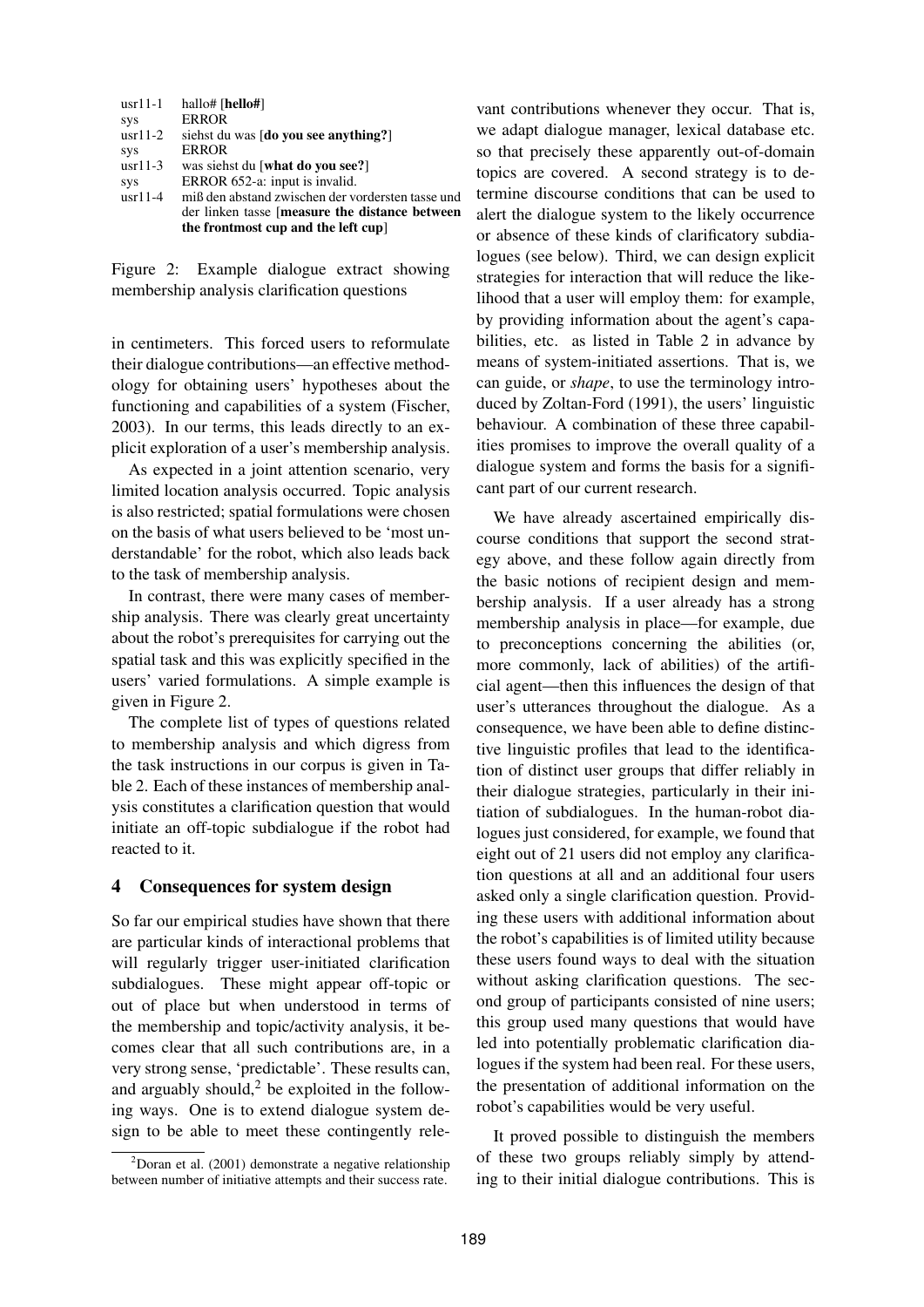| domain                  | example (translation) |                                               |
|-------------------------|-----------------------|-----------------------------------------------|
| perception              | $VP7-3$               | [do you see the cups?]                        |
| readiness               | VP4-25                | [Are you ready for another task?]             |
| functional capabilities | VP19-11               | [what can you do?]                            |
| linguistic capabilities | VP18-7                | [Or do you only know mugs?]                   |
| cognitive capabilities  | VP20-15               | [do you know where is left and right of you?] |

Table 2: Membership analysis related clarification questions

| use of        | task-oriented | greetings |
|---------------|---------------|-----------|
| clarification | beginnings    |           |
| none          | 58.3          | 11.1      |
| single        | 25.0          | 11.1      |
| frequent      | 16.7          | 77.8      |

 $N = 21$ ; average number of clarification questions for task-oriented group: 1.17 clarification questions per dialogue; average number for 'greeting' group 3.2; significance by t-test  $p < 0.01$ 

Table 3: Percentage of speakers using no, a single, or frequent clarification questions depending on first utterance

where their pre-interaction membership analysis was most clearly expressed. In the human-robot dialogues investigated, there is no initial utterance from the robot, the user has to initiate the interaction. Two principally different types of first utterance were apparent: whereas one group of users begins the interaction with task-instructions, a second group begins the dialogue by means of a greeting, an appeal for help, or a question with regard to the capabilities of the system. These two different ways of approaching the system had systematic consequences for the dialogue structure. The dependent variable investigated is the number of utterances that initiate clarification subdialogues. The results of the analysis show that those who greet the robot or interact with it other than by issuing commands initiate clarificatory subdialogues significantly more often than those who start with an instruction (cf. Table 3). Thus, user modelling on the basis of the first utterance in these dialogues can be used to predict much of users' linguistic behaviour with respect to the initiation of clarification dialogues. Note that for this type of user modelling no previous information about the user is necessary and group assignment can be carried out unobtrusively by means of simple key word spotting on the first utterance.

Whereas the avoidance of clarificatory userinitiated subdialogues is clearly a benefit, we can also use the results of our empirical investigations to motivate improvements in the other areas of interactive work undertaken by speakers. In particular topic and activity analysis can become problematic when the decompositions adopted by a user are either insufficient to structure dialogue appropriately for interpretation or, worse, are incompatible with the domain models maintained by the artificial agent. In the latter case, communication will either fail or invoke rechecking of membership categories to find a basis for understanding (e.g., 'do you know what cups are?'). Thus, what can be seen on the part of a user as reducing the complexity of a task can in fact be removing information vital for the artificial agent to effect successful interpretation.

The results of a user's topic and activity analysis make themselves felt in the divergent dialogue structures observed. As shown above in Figure 1, the structure of the dialogues is thus much flatter than the one found in the corresponding HHC dialogues, such that goal description and marking of subtasks is missing, and the only structure results from the division into selection and combination of parts. In our second study, precisely the same effects are observed. The task of measuring distances between objects is often decomposed into 'simpler' subtasks; for example, the complexity of the task is reduced by achieving reference to each of the objects first before the robot is requested to measure the distance between them.

This potential mismatch between user and system can also be identified on the basis of the interaction. Proceeding directly to issuing low-level instructions rather than providing background general goal information is a clear linguistically recognisable cue that a nonaligned topic/activity analysis has been adopted. A successful dialogue system can therefore rely on this dialogue transition as providing an indication of problems to come, which can again be avoided in advance by explicit system-initiated assertions of information.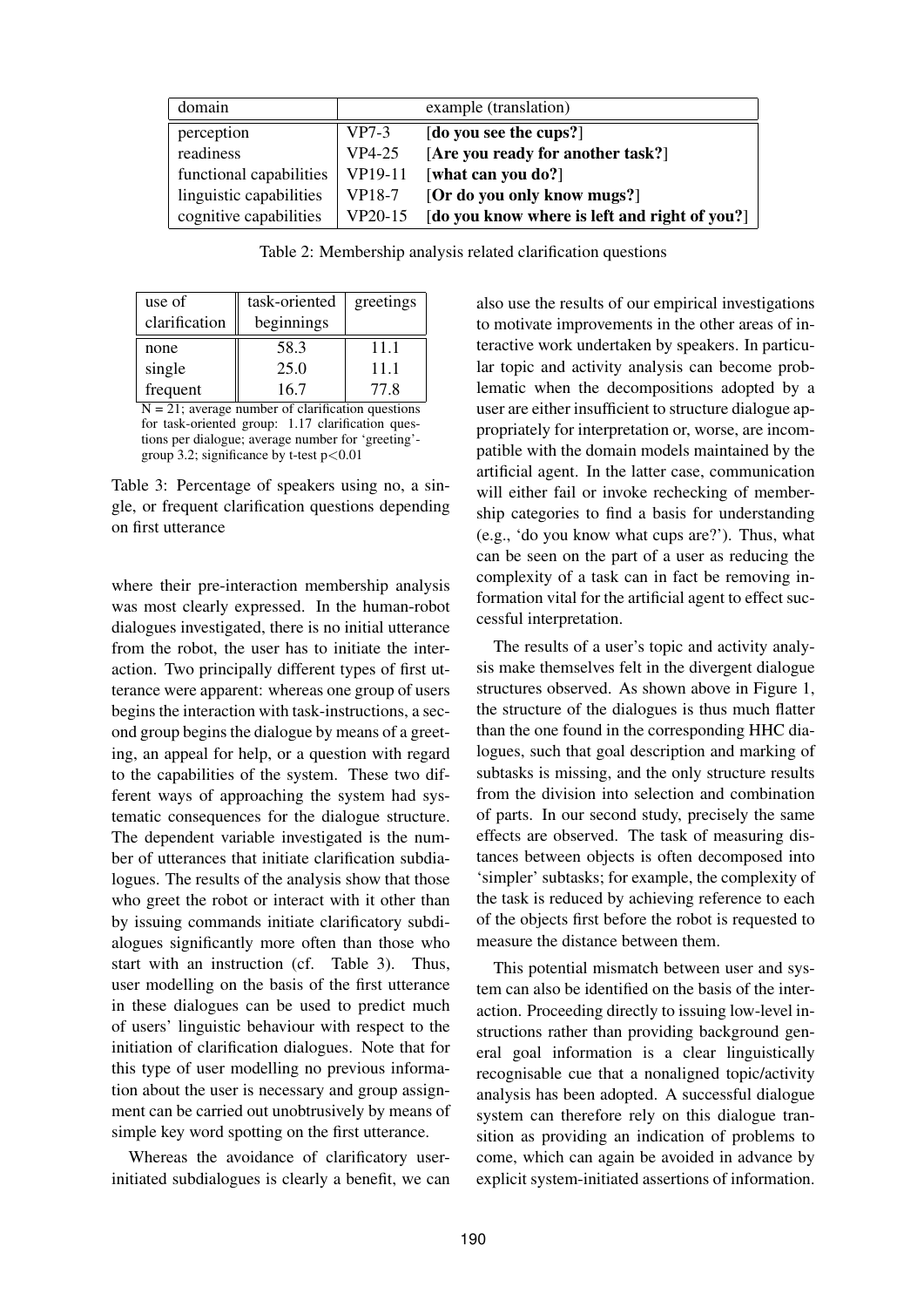Our main focus in this paper has been on setting out and motivating some generic principles for dialogue system design. These principles could find diverse computational instantiations and it has not been our aim to argue for any one instantation rather than another. However, to conclude, we summarise briefly the approach that we are adopting to incorporating these mechanisms within our own dialogue system (Ross et al., 2005).

Our system augments an information-state based approach with a distinguished vocabulary of discourse transitions between states. We attach 'conceptualisation-conditions' to these transitions which serve to post discourse goals whose particular function is to head off user-initiated clarification. The presence of a greeting is one such condition; the immediate transition to basic-level instructions is another. Recognition and production of instructions is aided by treating the semantic types that occur ('cups', 'measure', 'move', etc.) as elements of a domain ontology. The diverse topic/activity analyses then correspond to the specification of the *granularity* and *decomposition* of activated domain ontologies. Similarly, location analyses correspond to common sense geographies, which we model in terms similar to those of ontologies now being developed for Geographic Information Systems (Fonseca et al., 2002).

The specification of conceptualisationconditions triggered by discourse transitions and classifications of the topic/activity analysis given by the semantic types provided in user utterances represents a direct transfer of the implicit strategies found in conversation analyses to the design of our dialogue system. For example, in our case many simple clarifications like 'do you see the cups?, 'how many cups do you see?' as well as 'what can you do?' are prevented by providing information in advance on what the robot can perceive to those users that use greetings. Similarly, during a scene description where the system has the initiative, the opportunity is taken to introduce terms for the objects it perceives as well as appropriate ways of describing the scene, e.g., by means of 'There are two groups of cups. What do you want me to do?' a range of otherwise necessary clarificatory questions is avoided. Even in the case of failure, users will not doubt those capabilities of the system that it has displayed itself, due to alignment processes also observable in human-to-human dialogical interaction (Pickering and Garrod, 2004). After a successful interaction, users expect the system to be able to process parallel instructions because they reliably expect the system to behave consistently (Fischer and Batliner, 2000).

## **5 Conclusions**

In this paper, the discourse structure initiated by users in HCI situations has been investigated and the results have been three-fold. The structures initiated in HCI are much flatter than in HHC; no general orientation with respect to the aims of a sub-task are presented to the artificial communication partner, and marking is usually reduced. This needs to be accounted for in the mapping of the task-structure onto the discourse model, irrespective of the kind of representation chosen. Secondly, the contents of clarification subdialogues have also been identified as particularly dependent on recipient design. That is, they concern the preconditions for formulating utterances particularly for the respective hearer. Here, the less that is known about the communication partner, the more needs to be elicited in clarification dialogues: however, crucially, we can now state precisely which kinds of elicitations will be found (cf. Table 2). Thirdly, users have been shown to differ in the strategies that they take to solve the uncertainty about the speech situation and we can predict which strategies they in fact will follow in their employment of clarification dialogues on the basis of their initial interaction with the system (cf. Table 3).

Since the likelihood for users to initiate such clarificatory subdialogues has been found to be predictable, we have a basis for a range of implicit strategies for addressing the users' subsequent linguistic behaviour. Recipient design has therefore been shown to be a powerful mechanism that, with the appropriate methods, can be incorporated in user-adapted dialogue management design.

Information of the kind that we have uncovered empirically in the work reported in this paper can be used to react appropriately to the different types of users in two ways: either one can adapt the system or one can try to adapt the user (Ogden and Bernick, 1996). Although techniques for both strategies are supported by our results, in general we favour attempting to influence the user's behaviour without restricting it *a priori* by means